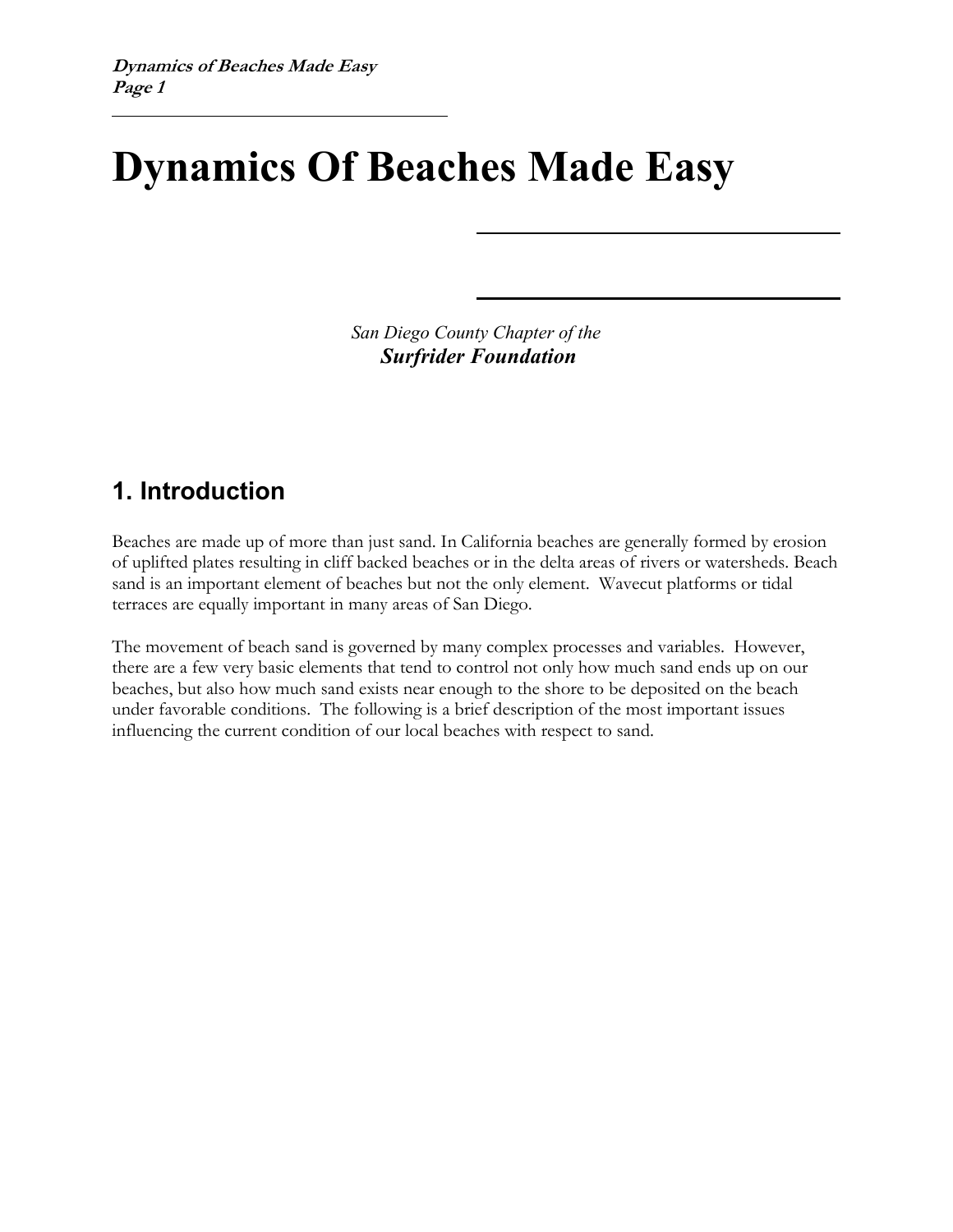#### **2. Geology**

The geology of San Diego County varies from sea cliffs to sandy beaches. Beaches are generally found at the mouths of lagoons or in the lagoon or river outfalls. Cliffs formed by tectonic activity and the erosion via marine forces deserve special mention.

Much of San Diego's coastline consists of a wavecut platform sometimes referred to as a tidal terrace. A wavecut platform is formed where a seacliff is eroded by marine action, meaning waves, resulting in the deposition of cliff material and formation of a bedrock area where erosion occurred. If sea level rises rapidly this area will be covered with water. If sea level recedes, stands still or rises rather slowly as it is in the present, a platform may become exposed. Much of San Diego's beaches, especially those in the north county are a result of this process. The platform can be covered with a thin veneer of sand giving the appearance of a completely sandy beach yet it is not. The wave cut platform formation process is shown in [Figure 1](#page-1-0).

<span id="page-1-0"></span>

**Figure 1 Wave Cut Platform Formation**

## **3. The Littoral Cell**

First, it is important to understand the concept of the littoral cell. A littoral cell is a discreet stretch of shoreline within which sand circulates relatively independently of the shoreline on either end of the cell. It is separated from the adjacent shoreline by either a headland or a submarine canyon at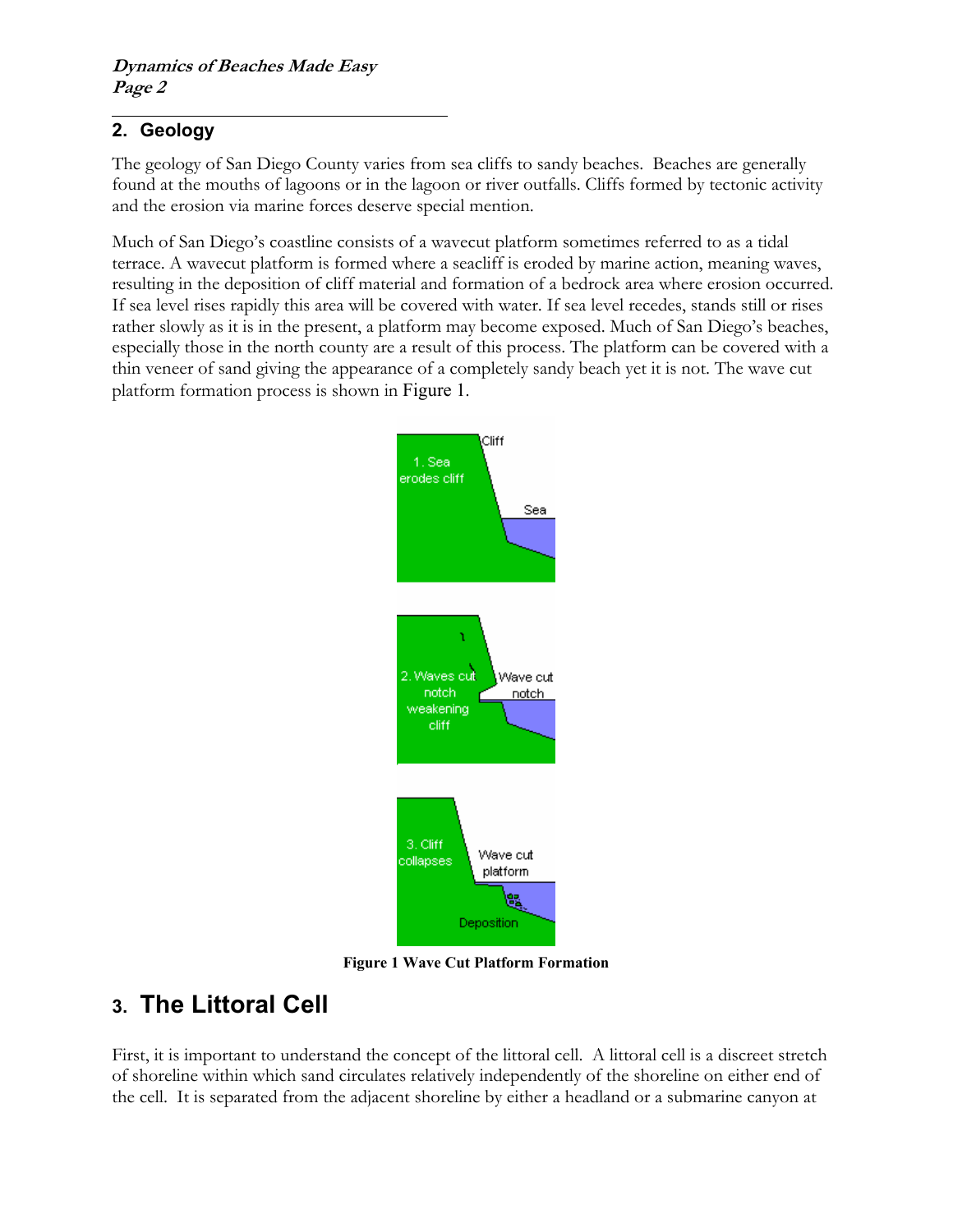#### **Dynamics of Beaches Made Easy Page 3**

each end. These headlands and submarine canyons essentially isolate a littoral cell by interrupting continuous sand transport. The San Diego coast is divided into three littoral cells: the Oceanside Littoral Cell bounded by Dana Pt. and the Dana Pt. Harbor to the north and the Scripps/La Jolla Submarine Canyon to the south shown in [Figure 2](#page-2-0); the Mission Bay Littoral Cell bounded by the Scripps Canyon to the north and Pt. Loma to the south; and the Silver Strand Littoral Cell shown in [Figure 3](#page-3-0) bounded by Pt. Loma to the north and Coronado Canyon to the south (which sits just below the Mexican border). "Long shore" movement in a littoral cell is the term which describes the movement of sand up and down the coast. In the San Diego region, the predominant long shore movement is to the south in the first in the Oceanside and Mission Beach cells and to the north in the Silver Strand Cell cell.

<span id="page-2-0"></span>

**Figure 2 Oceanside Littoral Cell**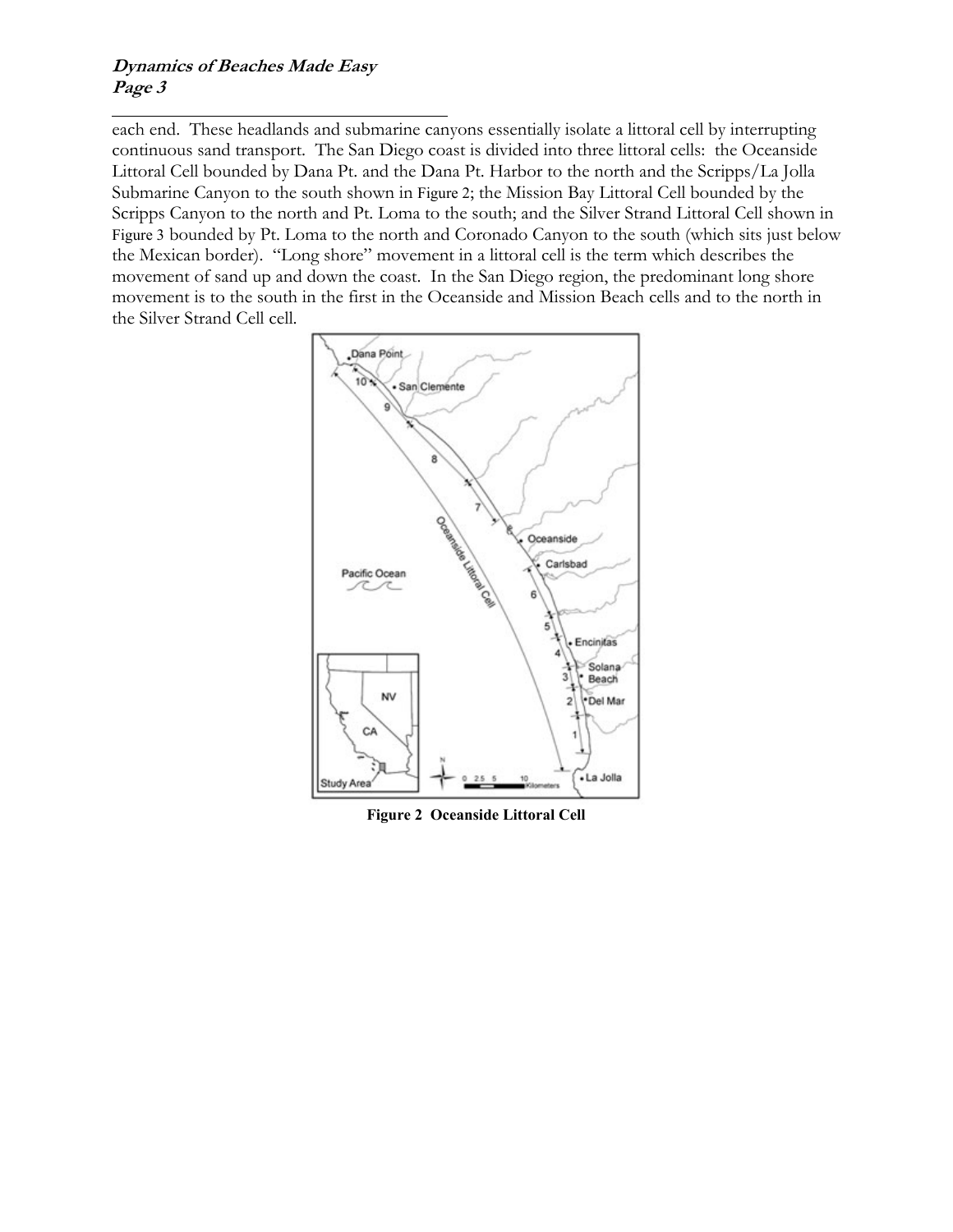<span id="page-3-0"></span>

**Figure 3 Silver Strand Littoral Cell**

## **4. Sand Budget**

Within a given littoral cell, sand can only move in a few ways. [Figure 4](#page-4-0) is an illustration of the sand budget of a littoral cell. As shown, sand can move along the beach in either direction, so called long shore transport, or it can move in a cross-shore direction back and forth between the beach and deeper water in response to the varying wave conditions.

These two coastal processes alone will eventually cause a net loss of sand from the littoral cell if adequate sand is not input to the littoral cell. Sand will either flow into a submarine canyon by the force of the long shore current, or get pushed by wave action in a cross-shore direction into deep water beyond what is known as the depth of closure (see [Figure 5](#page-5-0)) where it can no longer be brought back to the beach by competing wave action. Without additional sand being input into the littoral system, the beaches will disappear altogether. This process is summarized by a simple formula.

#### **CHANGE IN BEACH VOLUME = SAND INPUT - SAND LOSS**

Historically the shoreline in San Diego County has been undergoing net erosion. Over the last several decades the rate of sand loss to deep offshore water and submarine canyons has greatly exceeded the amount of new sand brought to the beaches. As a result, most San Diego beaches are either receding, or have disappeared altogether. Many of the wider beaches have been augmented by either offshore or bay and lagoon dredging.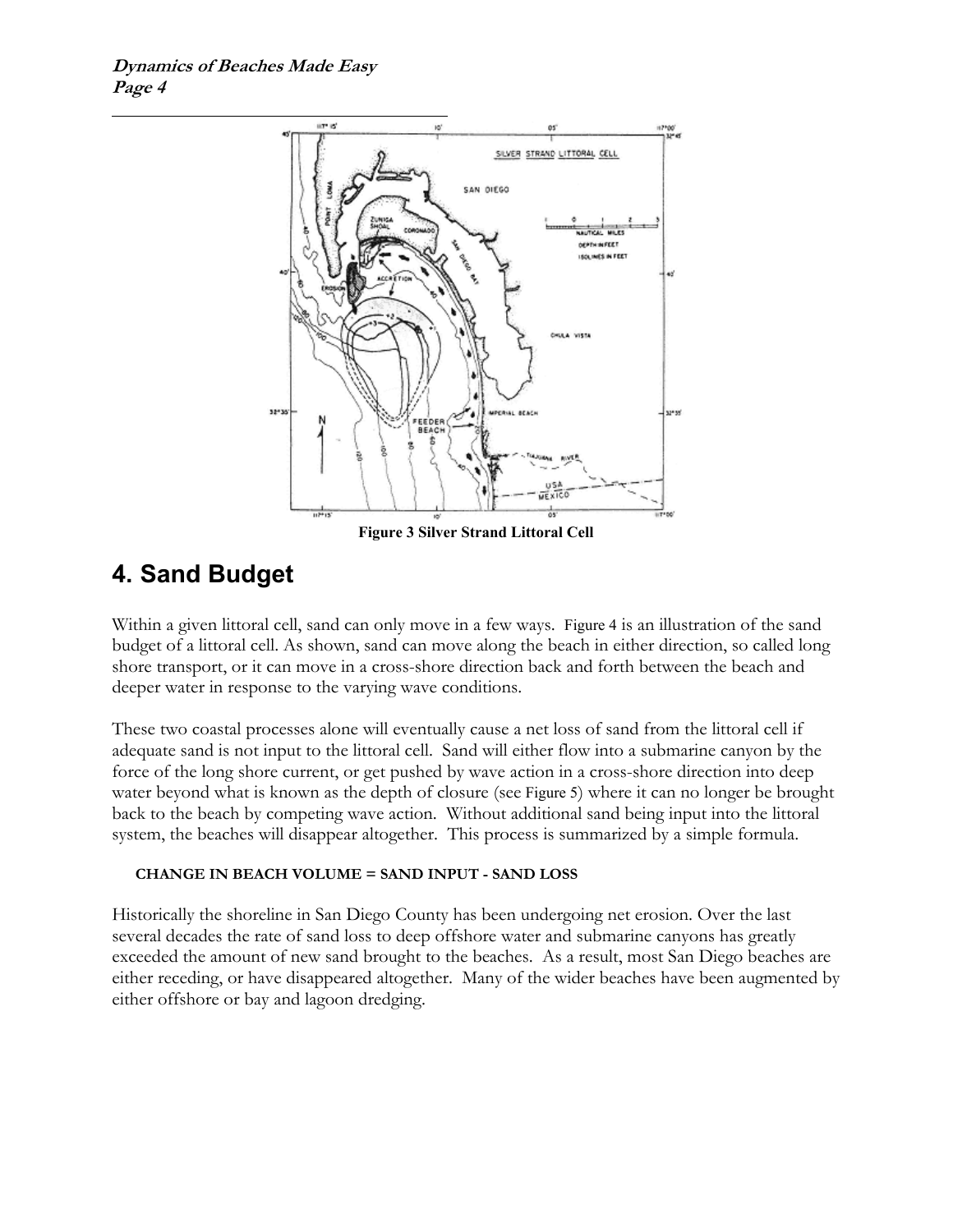### **5. Sand Sources**

Obviously, it is not enough to study the processes controlling the loss of beach sand without also addressing how and where beach sand is obtained. The following is a summary of sources for new beach sand which are the sand input describer above:



<span id="page-4-0"></span>

**Figure 4 Sediment Sources** 

[Figure 4](#page-4-0) shows the net impact of our sand budget and our sources and sinks.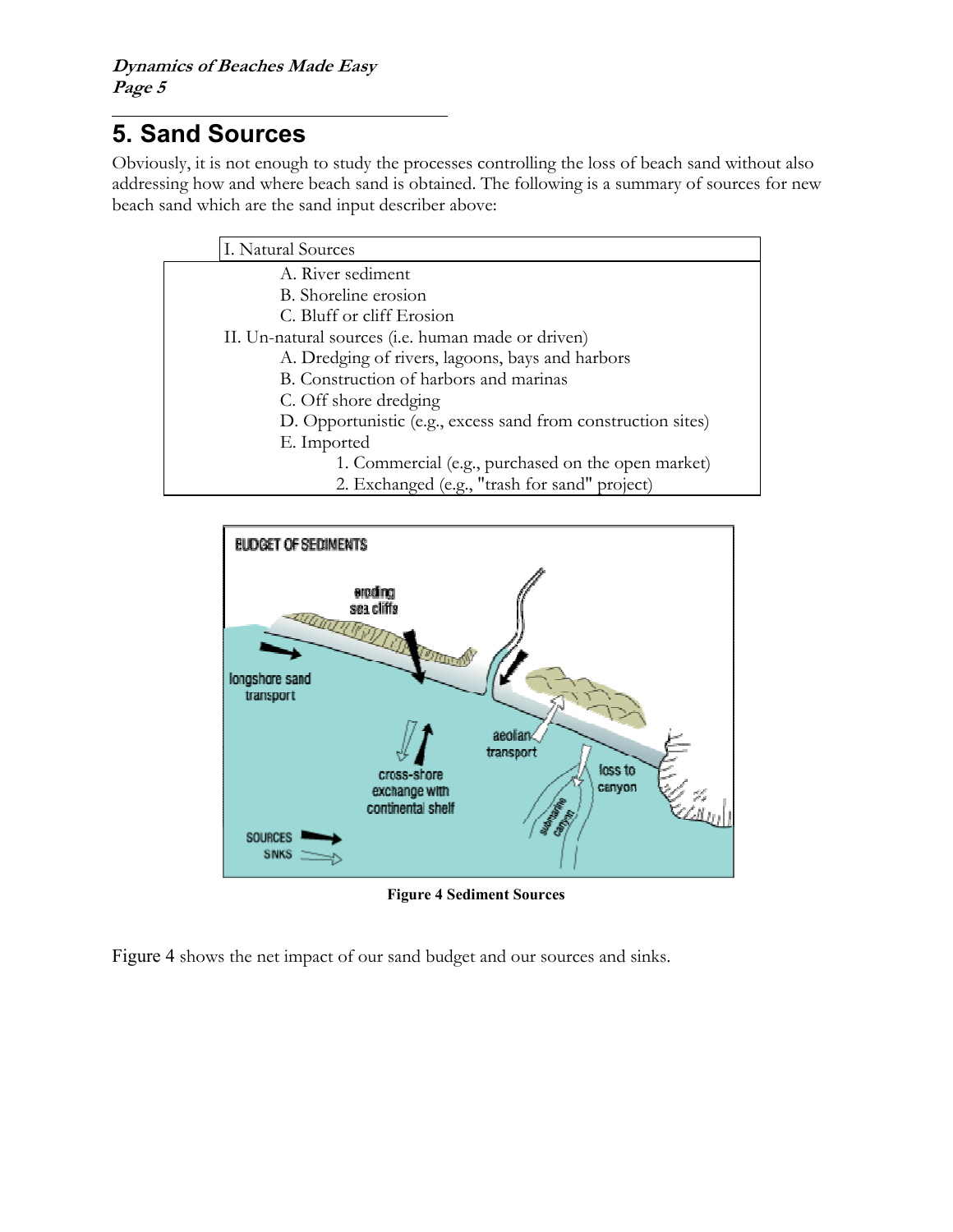<span id="page-5-0"></span>

**Figure 5 Cross shore profile and closure depth**

Even before human activity began to impact the coastline, natural replenishment did not keep up with natural loss. A cursory look at a map of the San Diego coastline drives the point home. Note in [Figure 2](#page-2-0) and [Figure 3](#page-3-0) how the stretch of coast between La Jolla and Pt. Loma juts into the ocean. The harder coastal rock in that area resists erosion more effectively than the adjacent coastline, and has not receded as much.

Clearly, the shoreline has been in retreat for a long time. Unfortunately, the rate of retreat has been accelerated in recent years by human tampering. The damming of rivers has interrupted the natural flow of new sand to the beaches by an estimated 40-60%. We have further compounded the problem by interfering with the vigorous flushing of coastal lagoons at their river mouths and by building structures on the shoreline to prevent erosion. It is unlikely that the rivers will ever be allowed to run free in arid southern California, and unfortunately, shoreline erosion will probably never again be as significant a source of sand as it once was. There are several possible alternatives to create beaches:

- 1. Construct beaches by bringing in sand from un-natural sources
- 2. Minimize sand loss from the littoral cell.
- 3. Allow for the shoreline to migrate inland.

## **6. Sand Replenishment & Sand Retention**

On the surface, bringing sand to the beach is a relatively simple process. Nonetheless, much time, energy, money and creativity are now going into developing the best ways to accomplish this task. It is not a question of whether sand must be brought in, but rather, where suitable material will come from, how much will be needed, and depending on these variables, how much it will cost. While sand replenishment is essential to rebuild the beach, it is also the least environmentally disruptive method available. Interventions that are intended to minimize sand loss to the littoral cell run the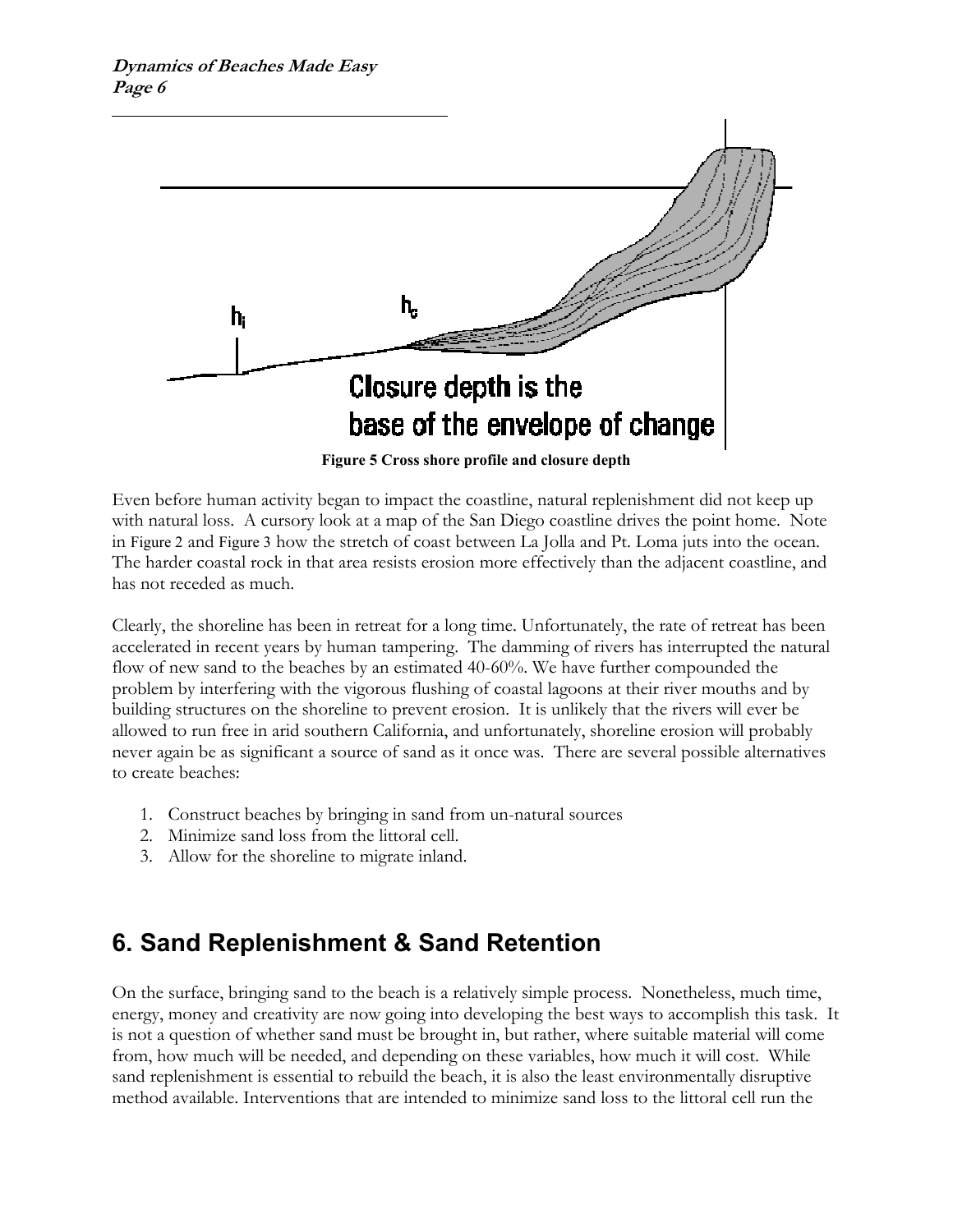#### **Dynamics of Beaches Made Easy Page 7**

risk of being counter productive and causing unacceptable secondary environmental damage. Such interventions include hard structures such as groins, breakwaters, jetties and submerged reefs, all of which are sometimes referred to as "sand retention devices". Other examples of active sand retention interventions include techniques like backpassing and dewatering. All of these devices have the net result of slowing the rate of longshore transport in the littoral cell (See [Figure 4](#page-4-0)) resulting in a higher rate of downdrift erosion since less sand is transported to the area.

Because factors and conditions may vary significantly from one place to another, any plan to retard natural beach or near shore sand loss by active intervention must be subjected to rigorous analysis. More specifically, the following questions must be answered:

- Will the intervention really slow sand loss? If so, how?
- What will be the effect on long shore transport?
- What will be the impact on adjacent beaches?
- What will be the effect on offshore losses?
- What are the mechanisms that retard or accelerate offshore losses?
- Will the structure perform the same in all kinds of tide, wind and wave conditions?
- Which tide, wind and wave conditions are likely to predominate?
- How bad will the consequences be if a mistake is made?

If it is determined that a given intervention can have a net retarding effect on sand loss, it should be implemented only if there is no significant adverse impact to the following:

- 1. Surfing conditions
- 2. Sand supply to other beaches in the littoral cell
- 3. Public beach access
- 4. Lagoons and estuaries
- 5. Off-shore marine life
- 6. Water quality
- 7. Coastline aesthetics

Interventions must be evaluated on a case-by-case basis. However, while structures like groins and breakwaters might improve the condition of immediately adjacent beaches, there is no evidence that they retard loss from the littoral cell as a whole. In fact, in some situations they may increase sand loss to the littoral cell by directing sand off shore. As mentioned previously it is certain they will cause downdrift erosion by cutting the rate of littoral transport.

Just as common sense dictates, the accumulation of sand in one area is virtually always at the expense of other areas within the cell. For example, sand continues to accumulate north of Oceanside Harbor while the beaches to the south remain sand starved. In addition to their effects on longshore transport, sand retention devices are also undesirable because of their potential for negative impacts on aesthetics, surf conditions and public access. Submerged reefs are even more complicated. While they may be more environmentally friendly, their impact on sand loss is speculative and they could potentially damage surfing conditions. They might decrease shoreline erosion and off shore sand loss by dissipating large wave energy, but they could also increase sand loss by dramatically changing near-shore water movement. It is unlikely that they would have any positive impact on long shore sand transport.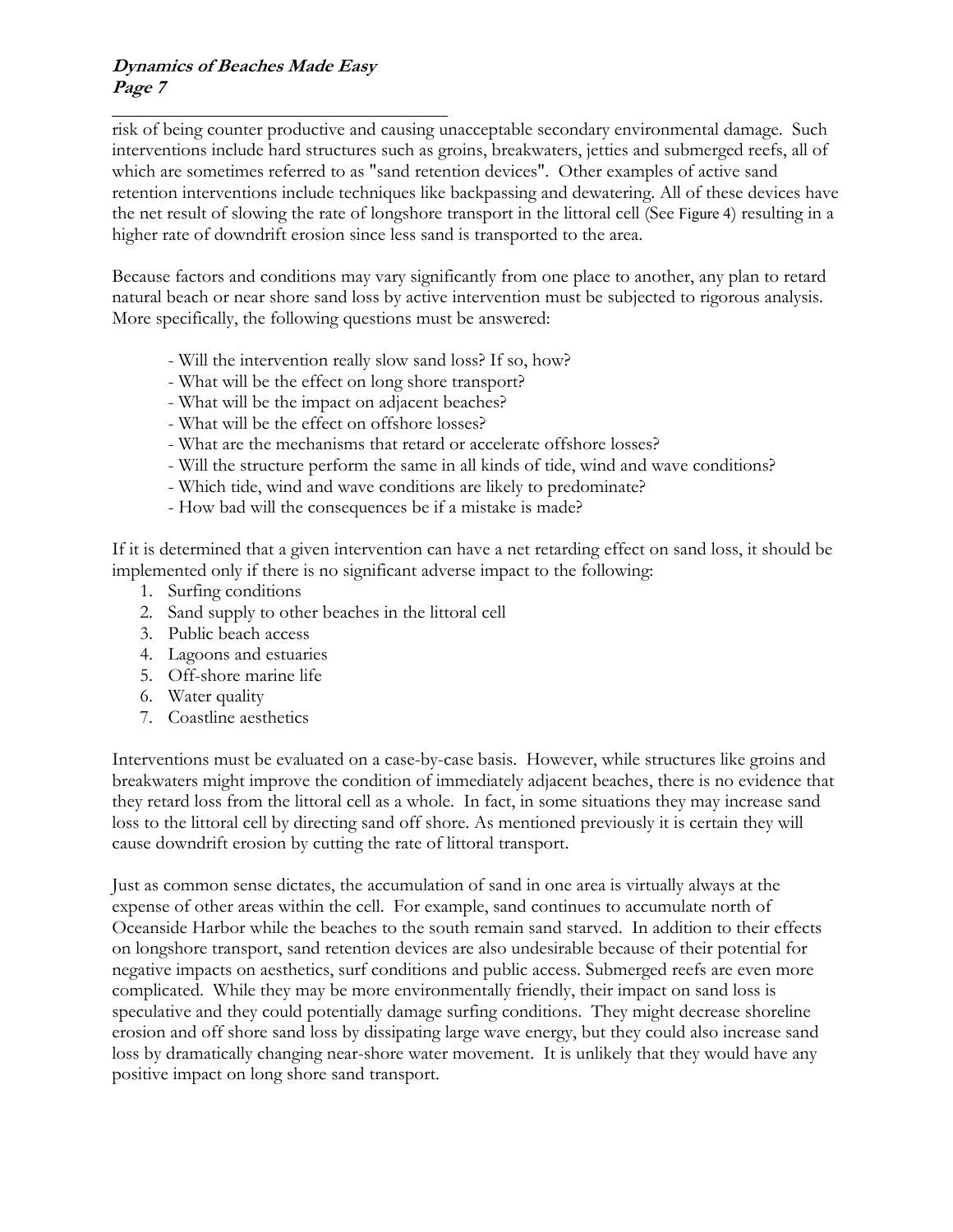#### **Dynamics of Beaches Made Easy Page 8**

Other interventions are more neutral, such as backpassing. This process involves capturing sand before it is lost in submarine canyons and redepositing it on the beach. Theoretically, this could be done with minimal adverse environmental impact. The usefulness of this technique is most likely to be limited by its expense. Dewatering involves pumping water out of existing beaches, thus making the sand less likely to float away when subjected to wave action. This technique could be particularly useful around coastal lagoons if the suctioned water was pumped into the lagoon to aid lagoon flushing.

## **7. Sea Walls**

Sea walls deserve special mention. In general, they can only have a neutral or negative impact on beach erosion. Sea walls are usually constructed to protect shoreline infrastructure and property. If there is an extensive beach in front of the sea wall which prevents direct wave action on the sea wall, then the structure will not adversely affect beach erosion. However, sea walls that are regularly battered by wave action may cause more rapid erosion of the beach as rebounding waves take the sand away from the shoreline. Sea walls also prevent shoreline erosion which can be a significant source of beach sand. Therefore, sea walls are not an effective intervention when beach preservation is the goal. A summary of seawall impacts is listed below.

1) Passive erosion, from THE PROTECTION OF CALIFORNIA'S COAST: PAST, PRESENT AND FUTURE by Gary B. Griggs Shore and Beach V. 67, Jan.1999 P. 18-28,"Wherever a hard structure is built along a shoreline undergoing long-term net erosion, the shoreline will eventually migrate landward beyond the structure. The effect of this migration will be the gradual loss of beach in front of the seawall or revetment as the water deepens and the shoreface moves landward.... While private structures may be temporarily saved, the public beach is lost. This process of passive erosion appears to be a generally agreed upon result of fixing the position of the shoreline on an otherwise eroding stretch of coast, and is independent of the type of seawall constructed." It is evident that passive erosion will eventually destroy the recreational beach area unless this area is continually replenished. Excessive passive erosion may impact the beach profile such that shallow areas required to create breaking waves for surfing deepen. This deepening will also prevent access to the beach. Passive erosion is illustrated in [Figure 6.](#page-8-0)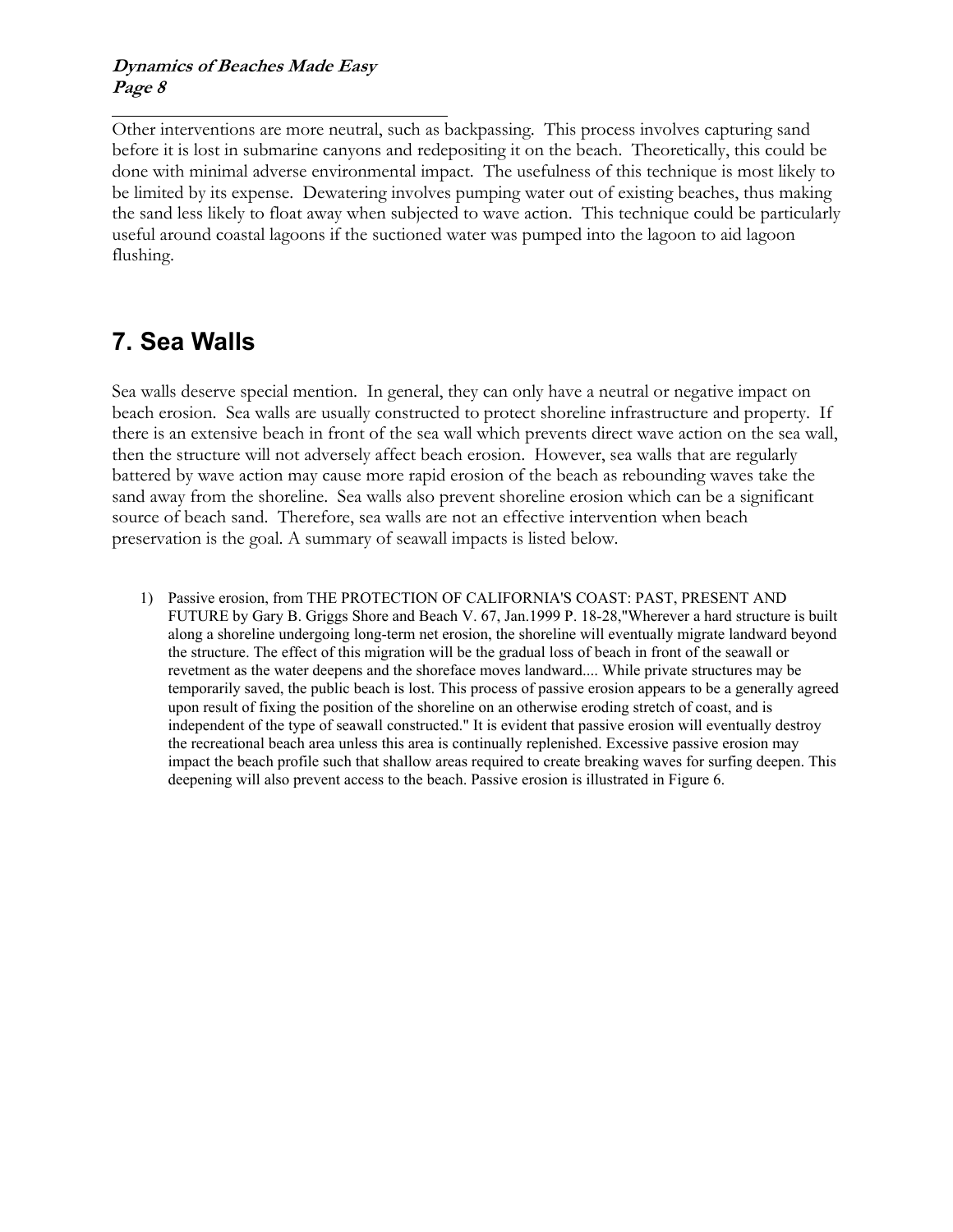<span id="page-8-0"></span>

**Figure 6 Passive Erosion due to a seawall**